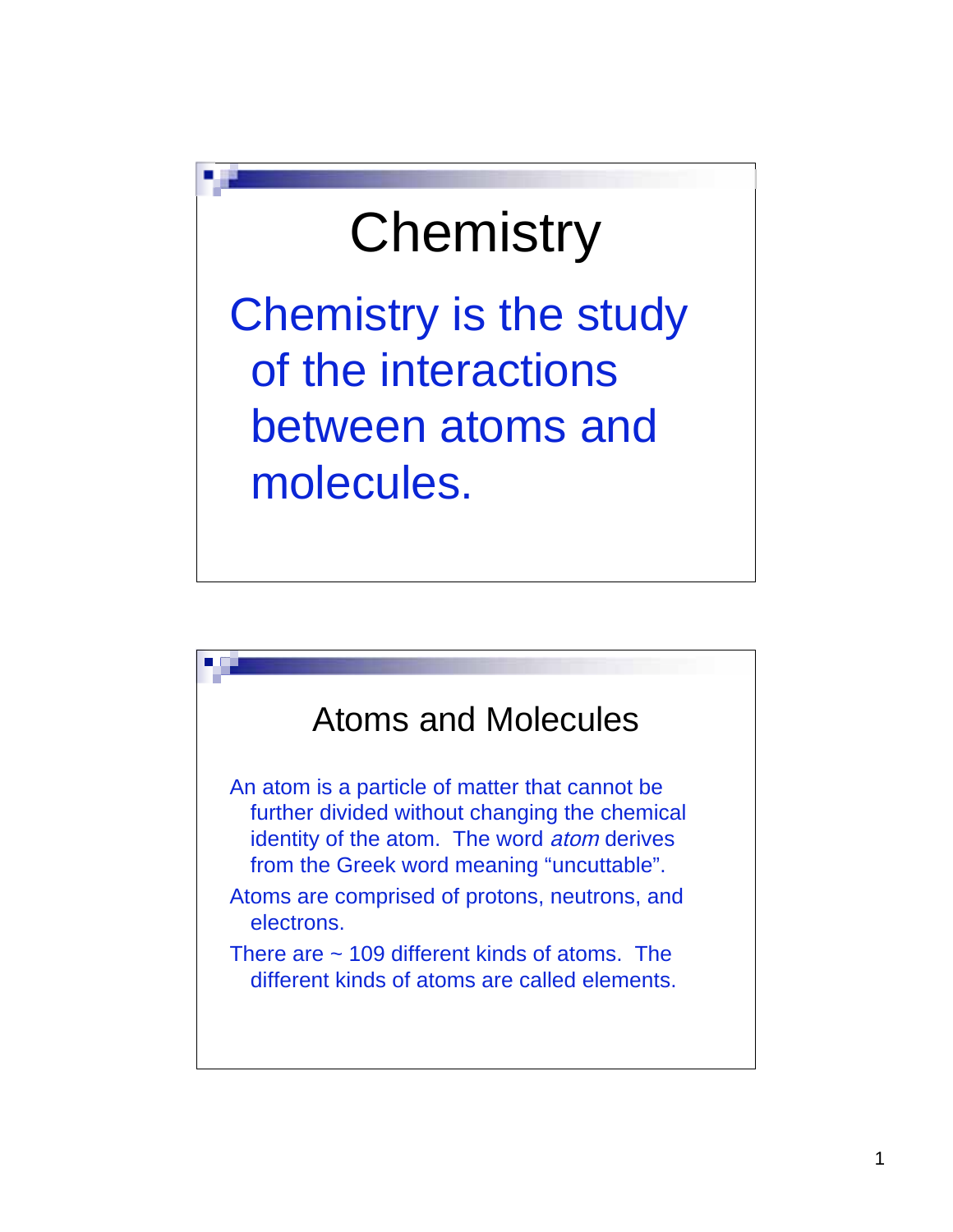

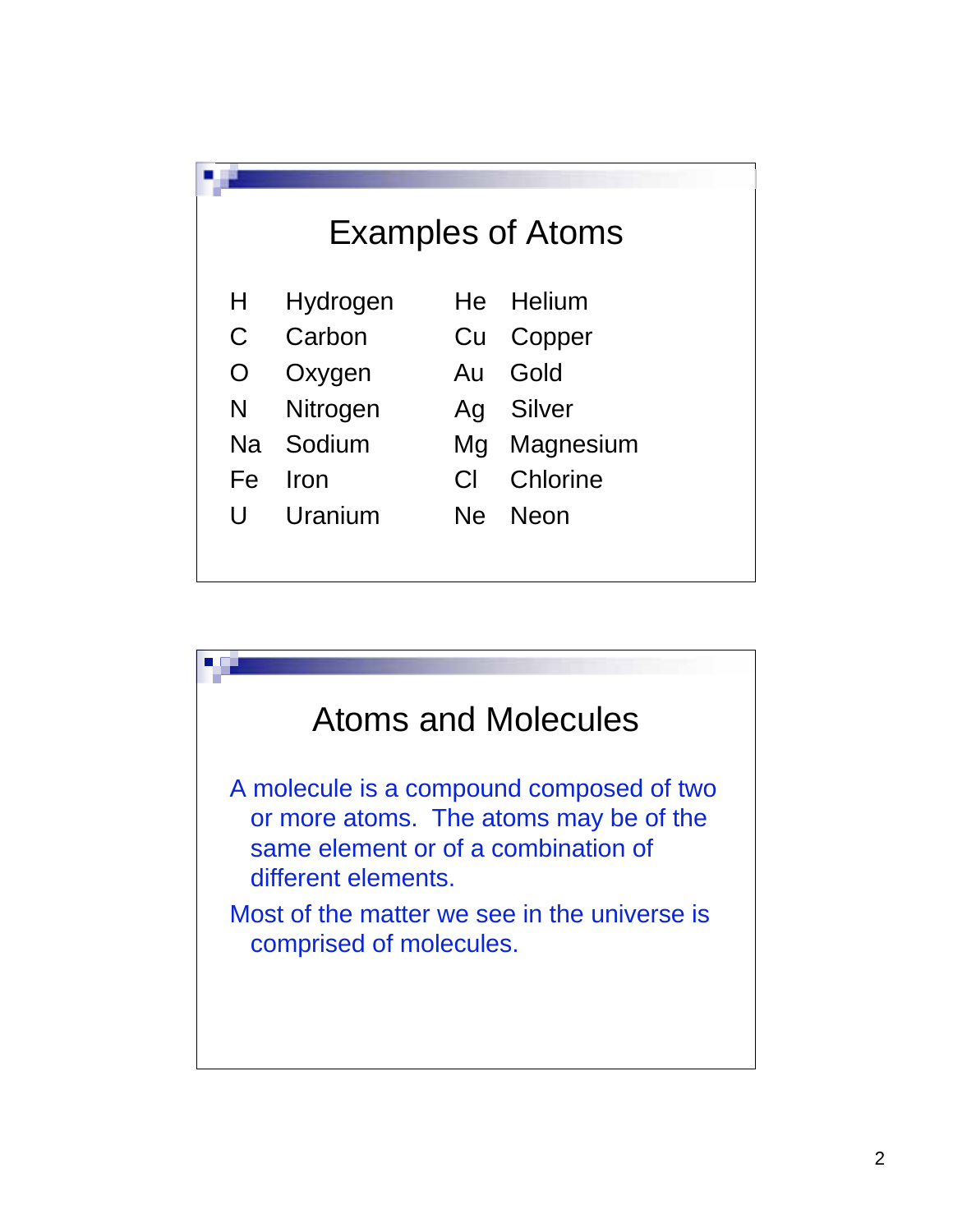

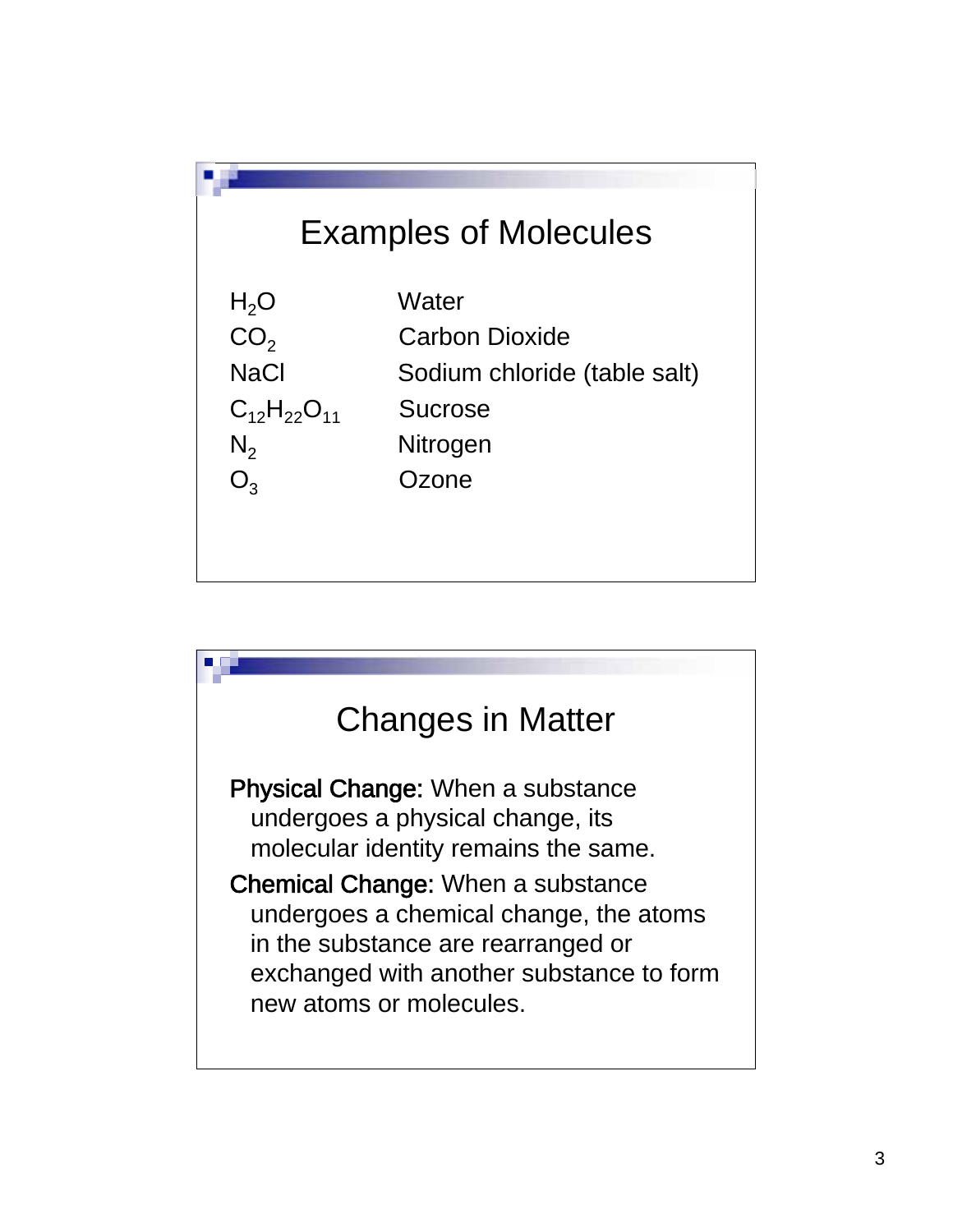

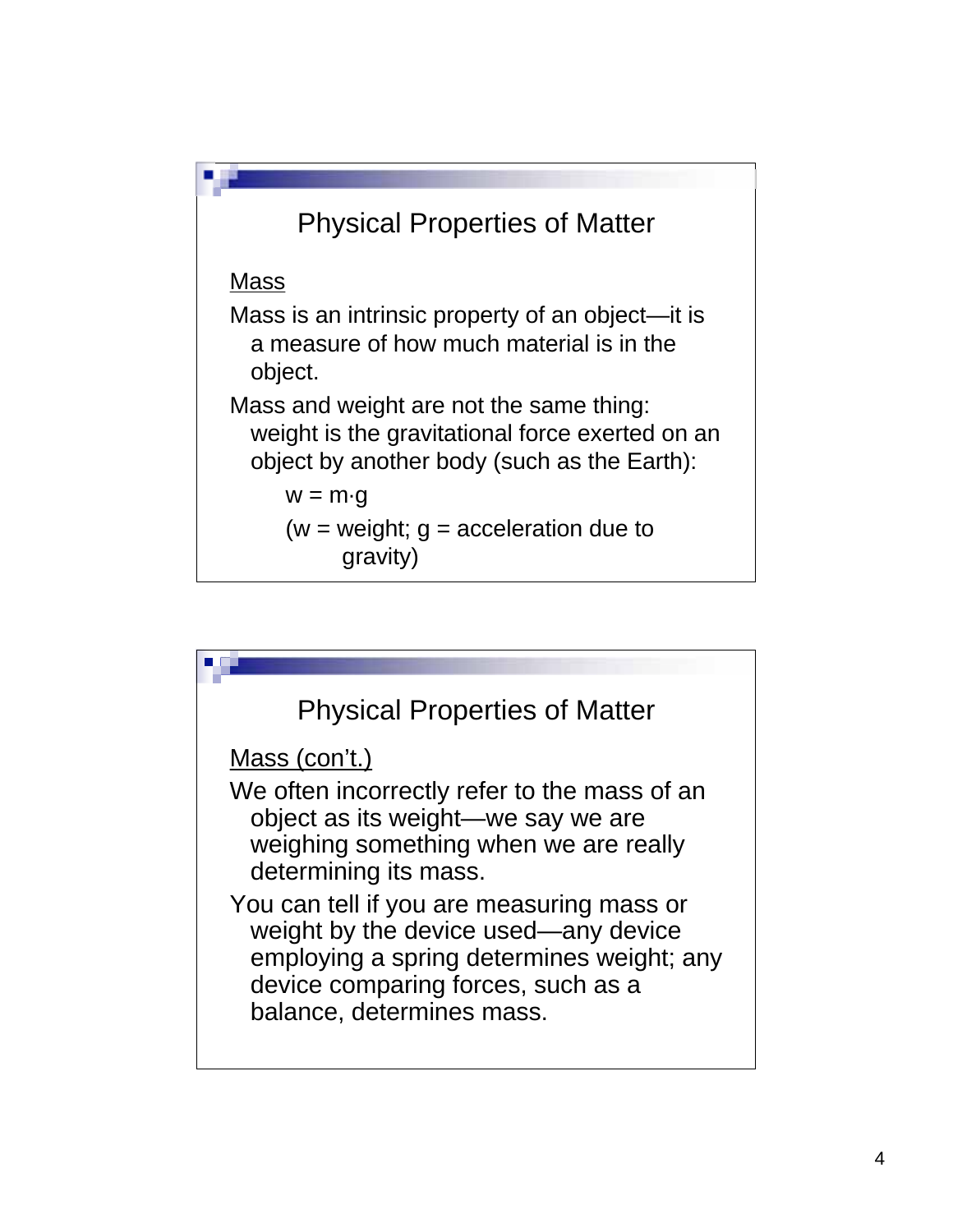

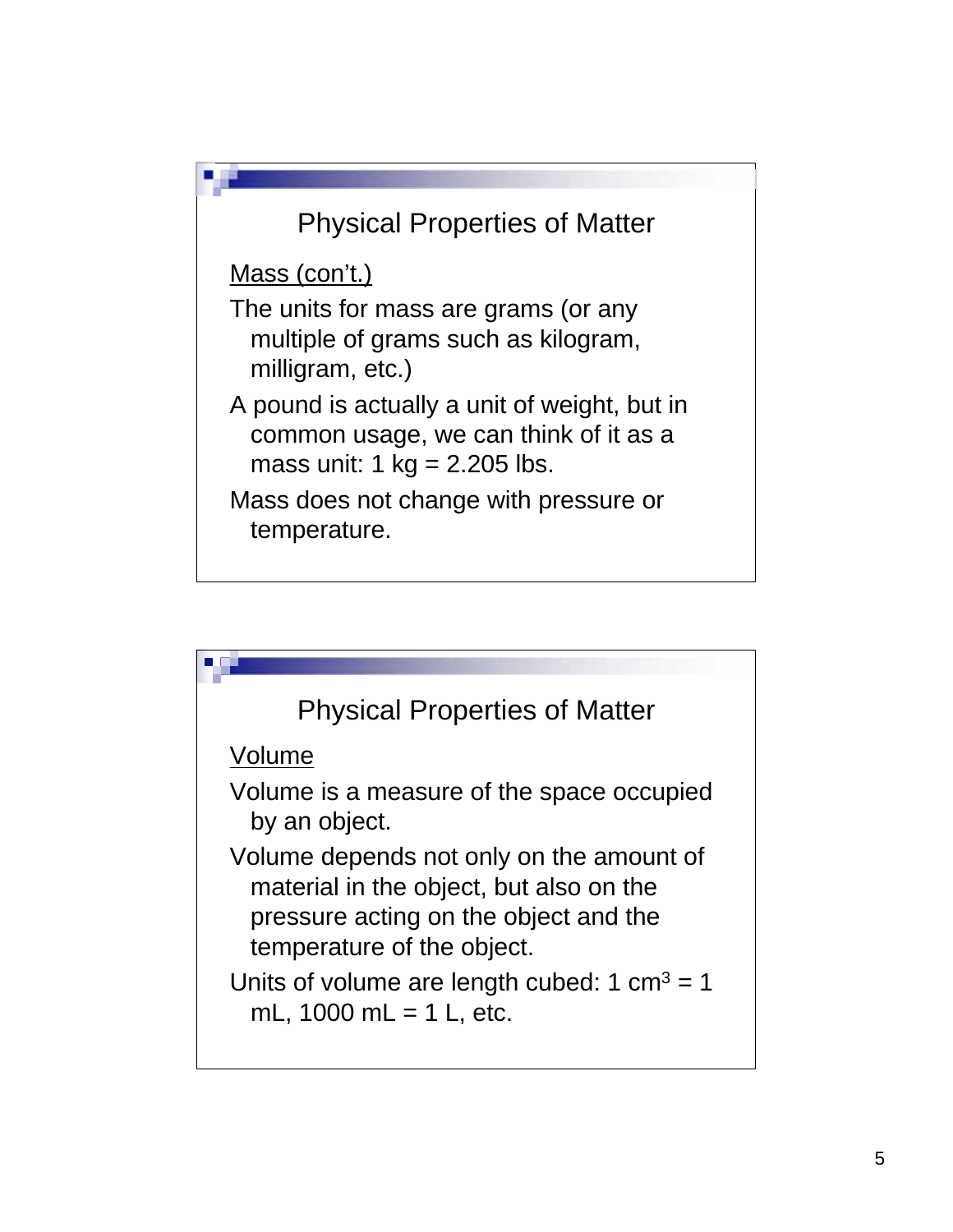

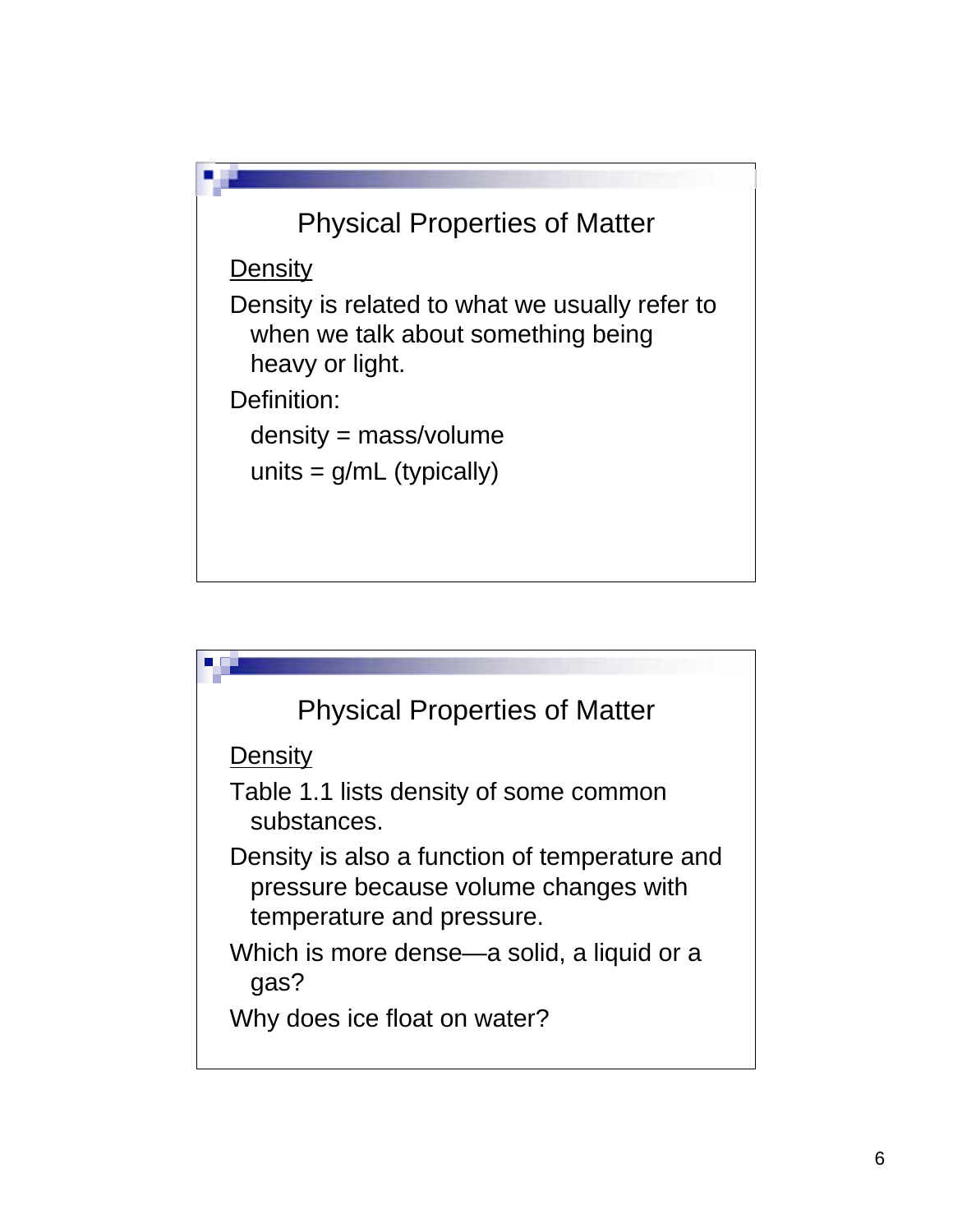## Physical Properties of Matter

Time

Time is needed to determine such quantities as the energy of a system or the rate of a chemical reaction.

Units of time are second, (s), or multiples of seconds (millisecond [ms], microsecond [µ s], nanosecond [ns], etc.).

## Physical Properties of Matter

**Temperature** 

Temperature is actually a measure of the internal energy of an object. The higher the temperature, the more internal energy an object possesses.

In science, temperature must be measured on an absolute scale with a defined value of zero below which temperature may not fall.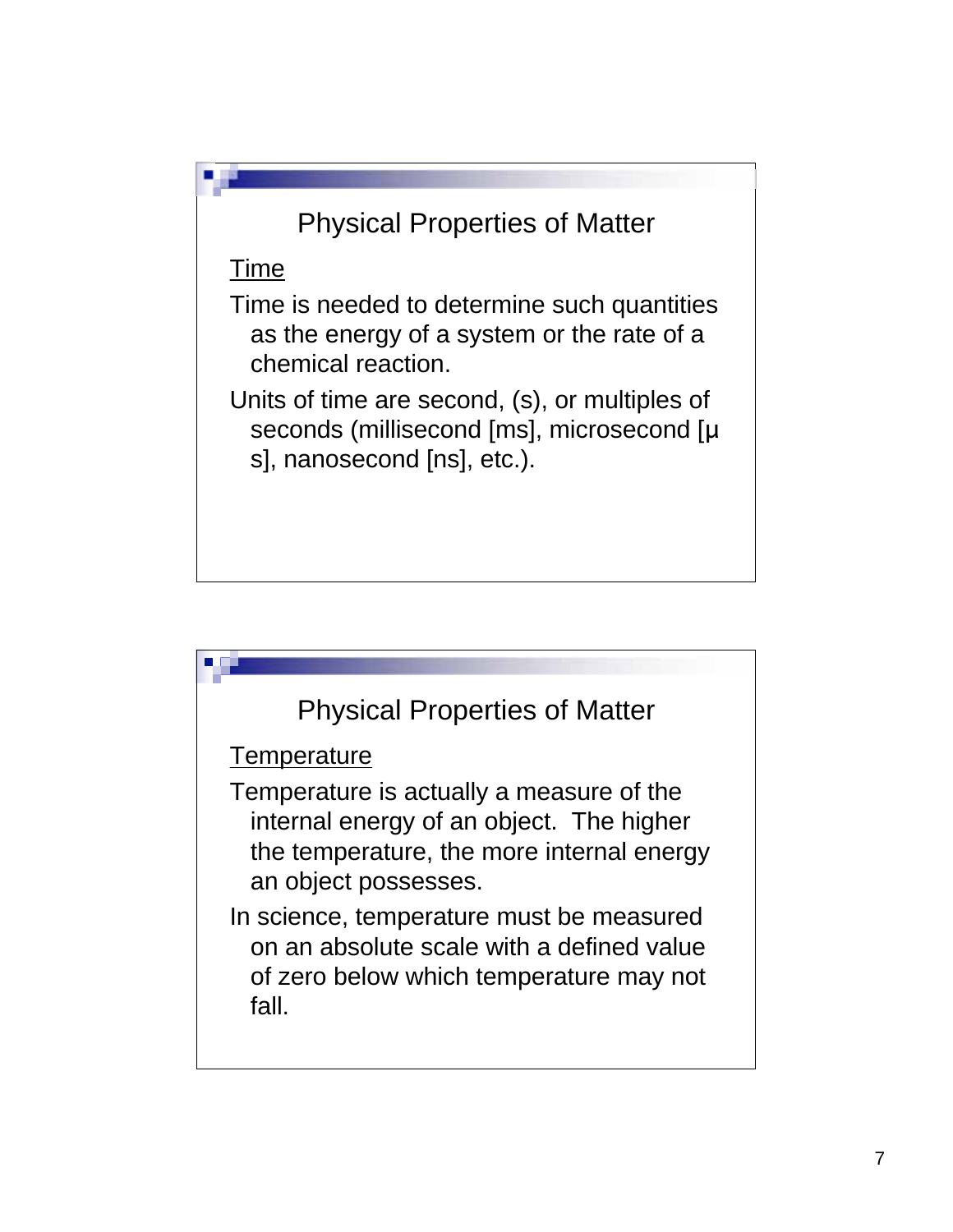

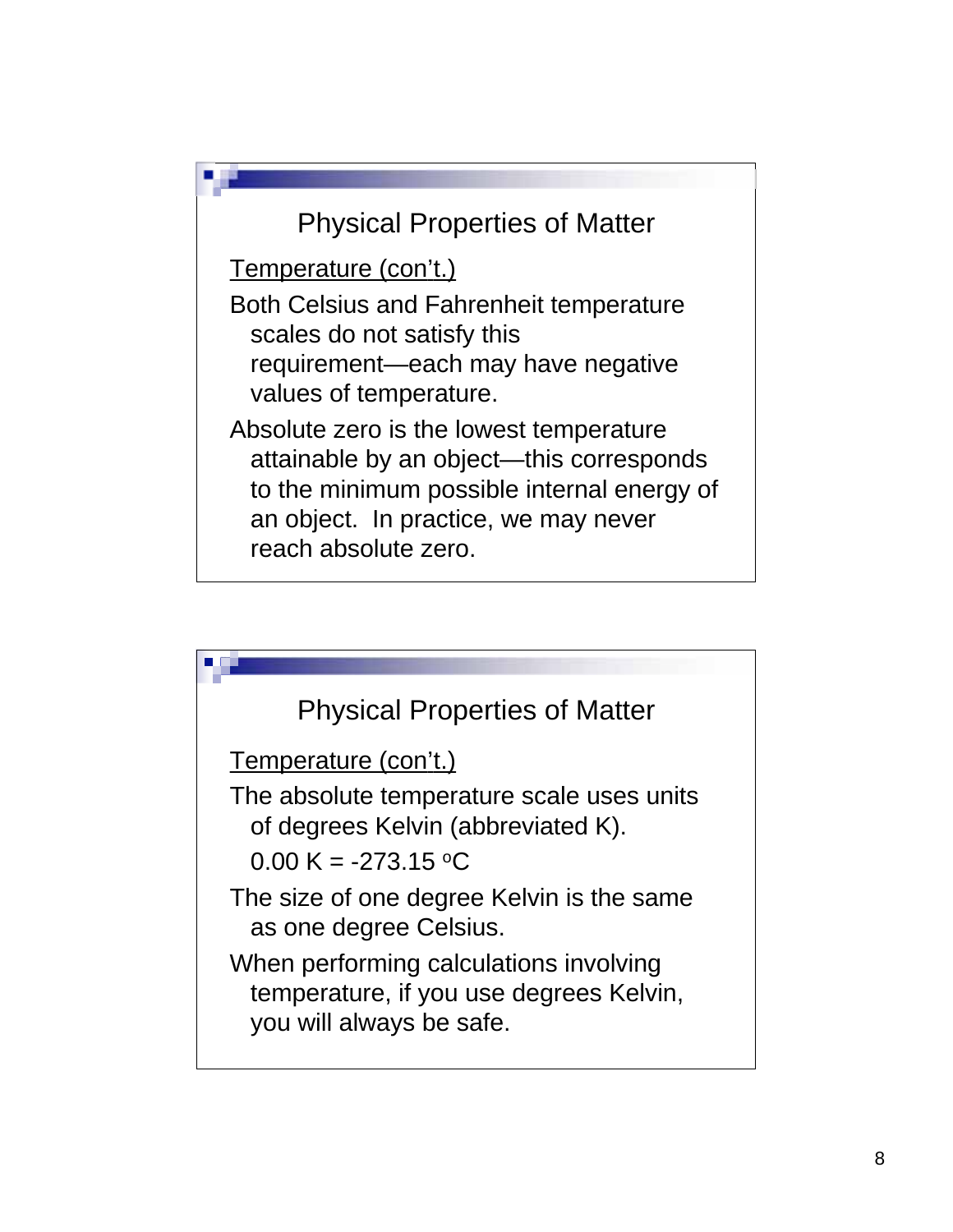

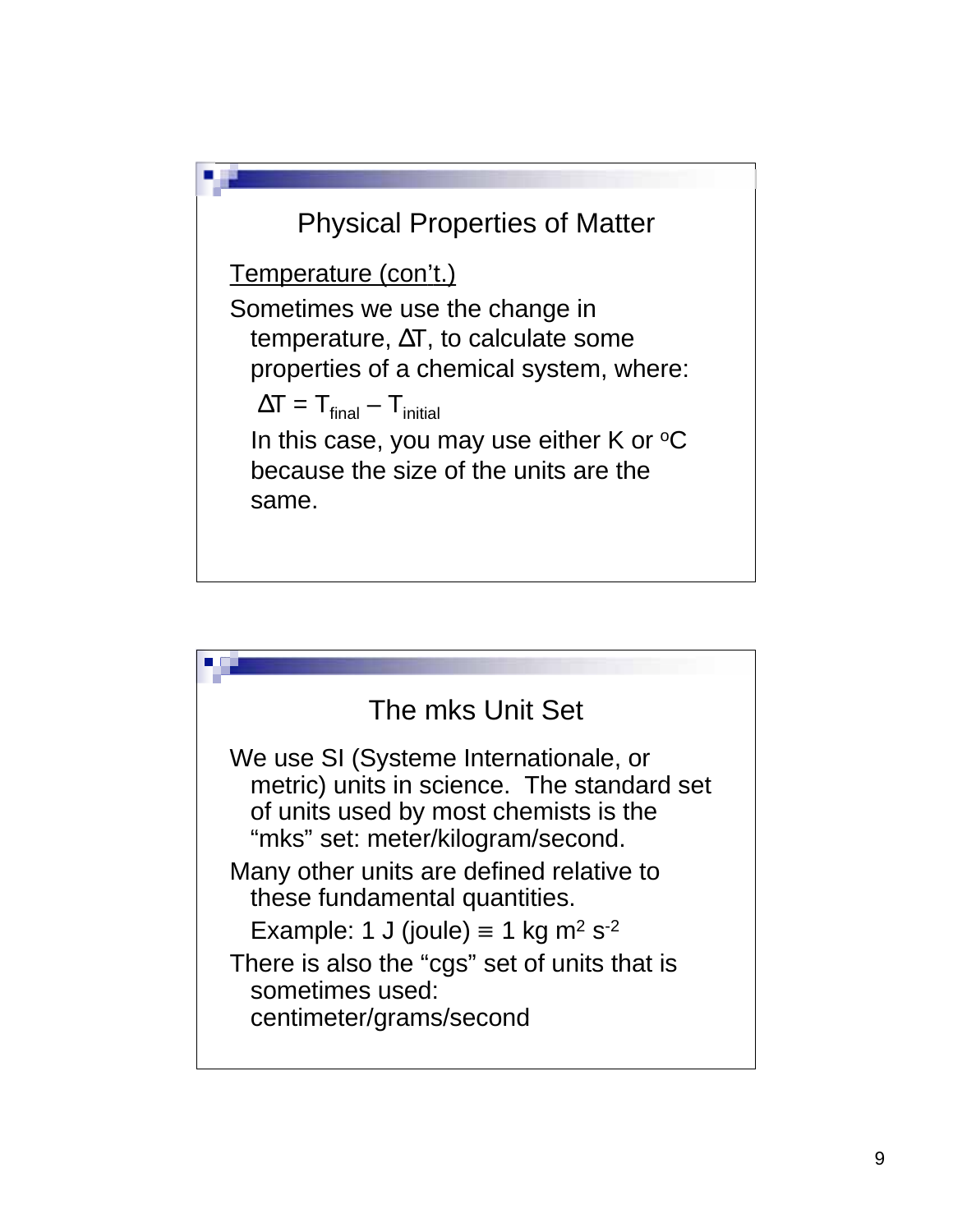



If I say I have 12 grams of salt, does that mean exactly 12 grams or something between 11.5 and 12.5 grams.

Because the mass of an object in grams may be expressed in fractions of grams, I must specify as precisely as possible what the mass is.

Significant figures indicate the precision with which a number has been determined.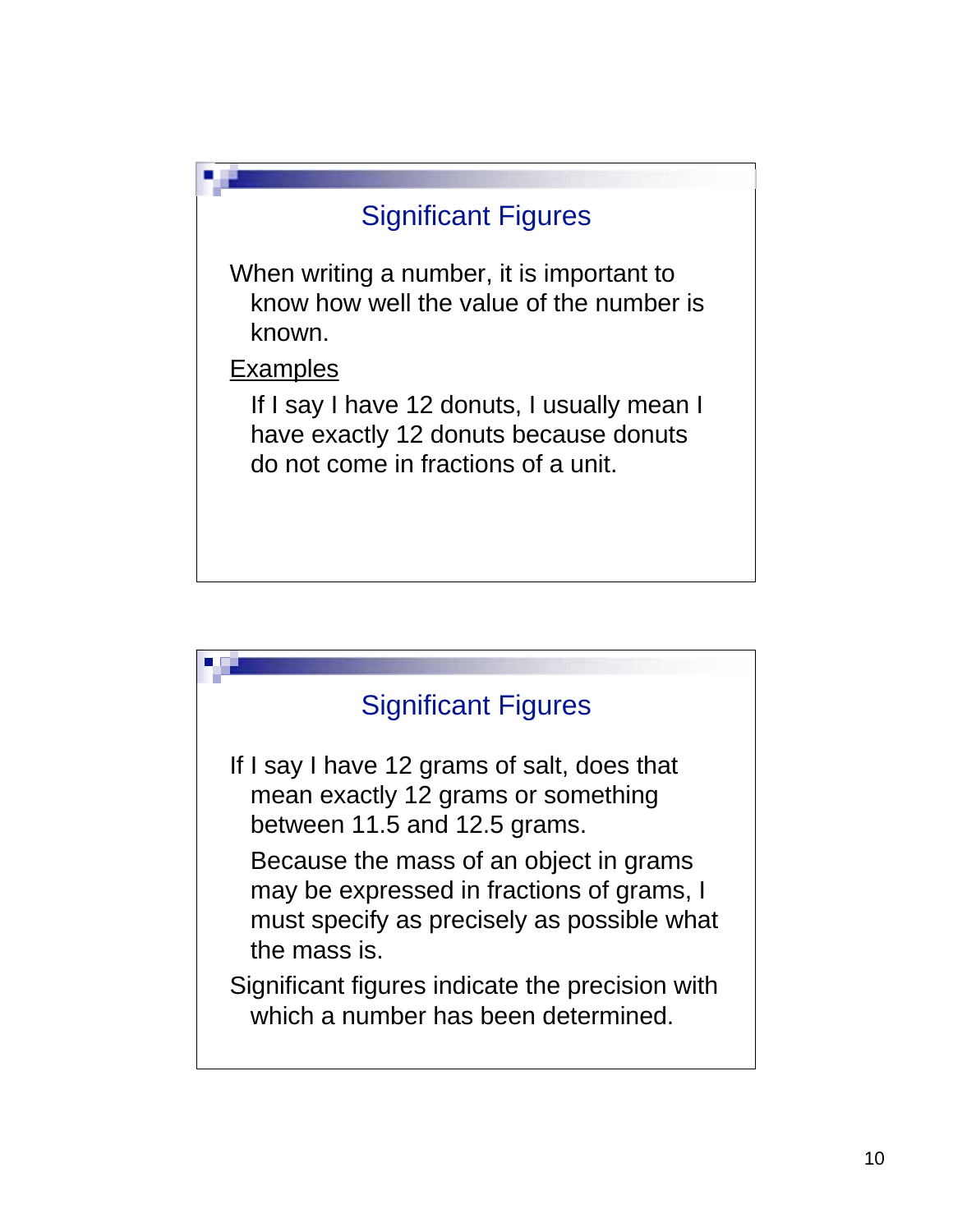

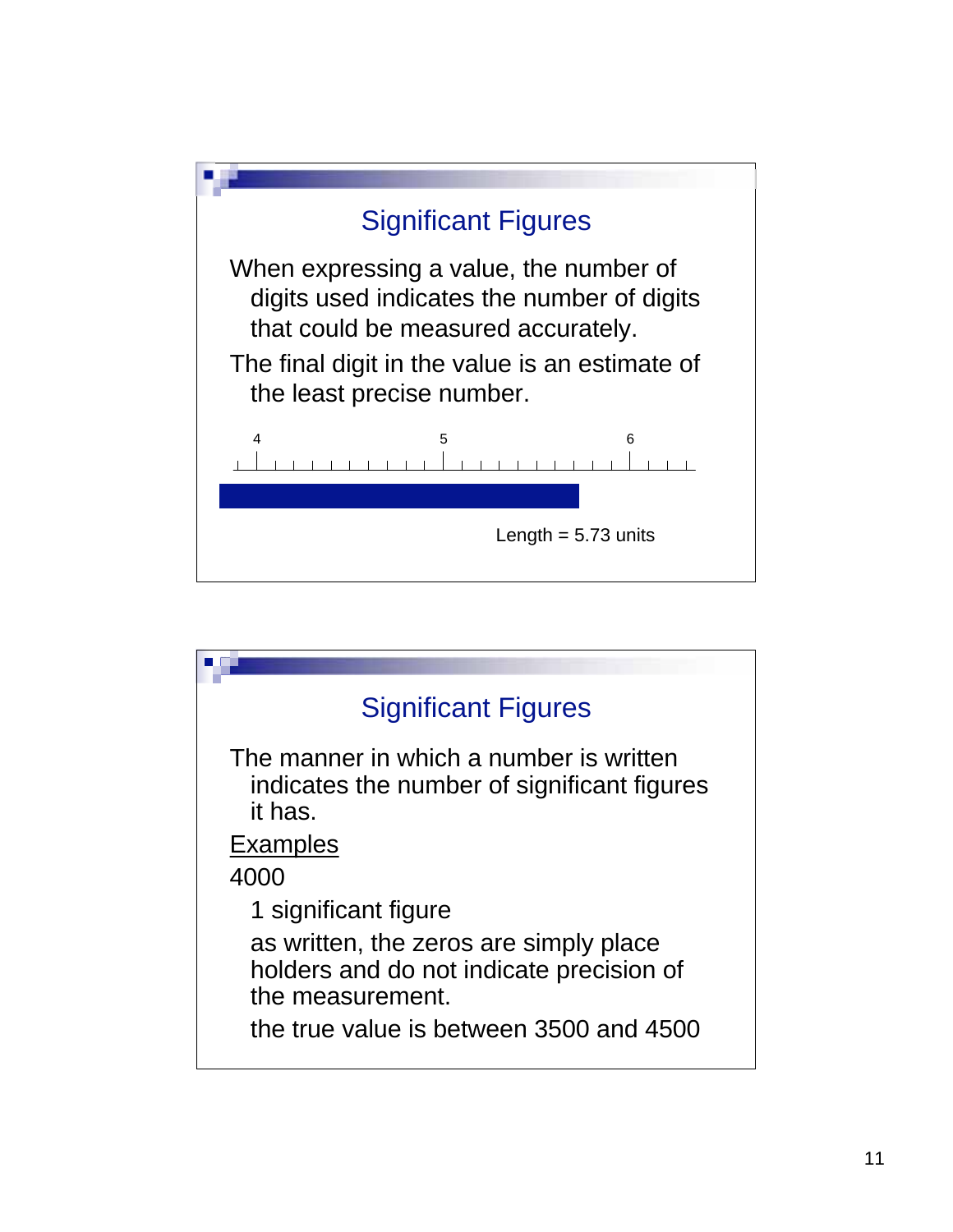

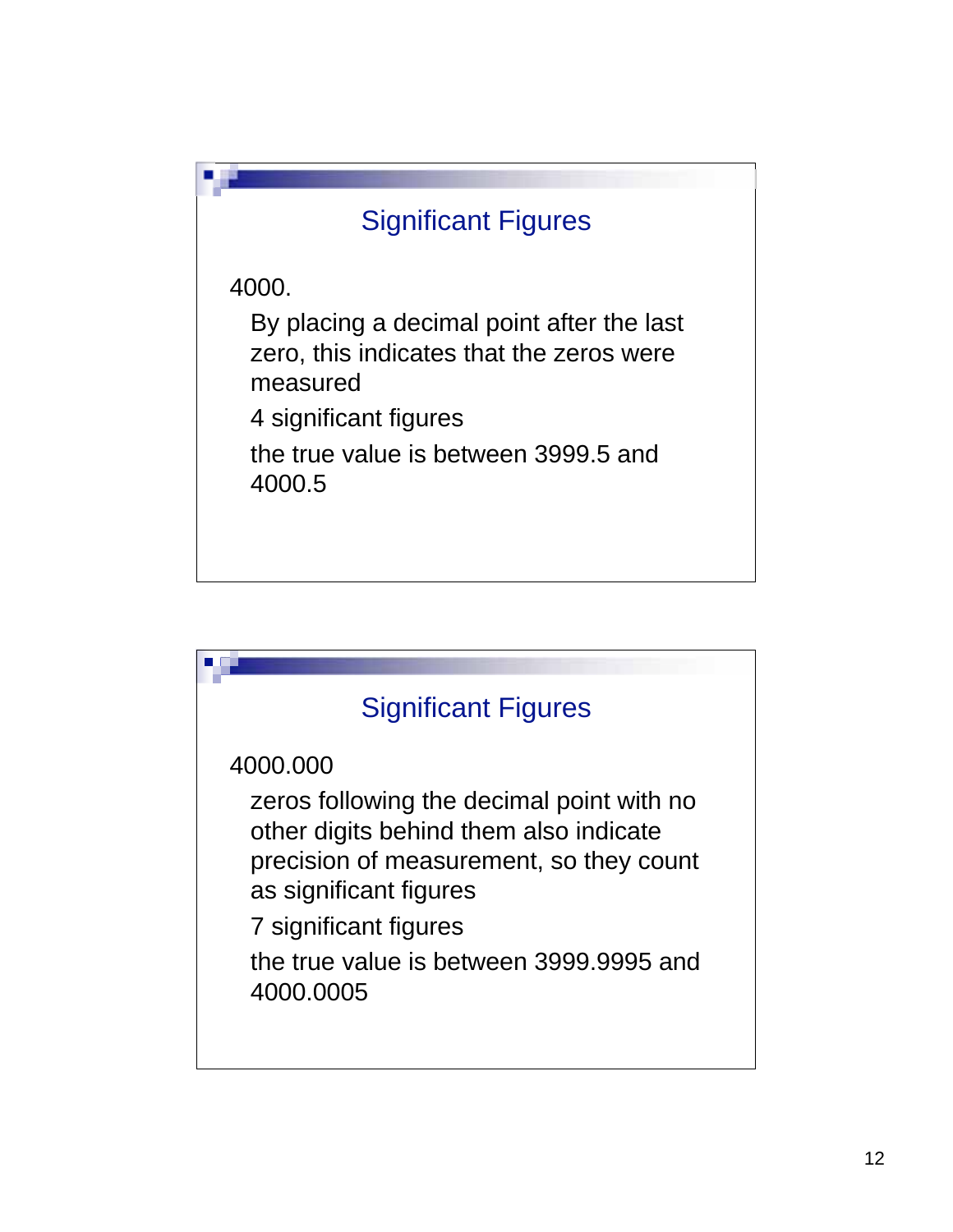

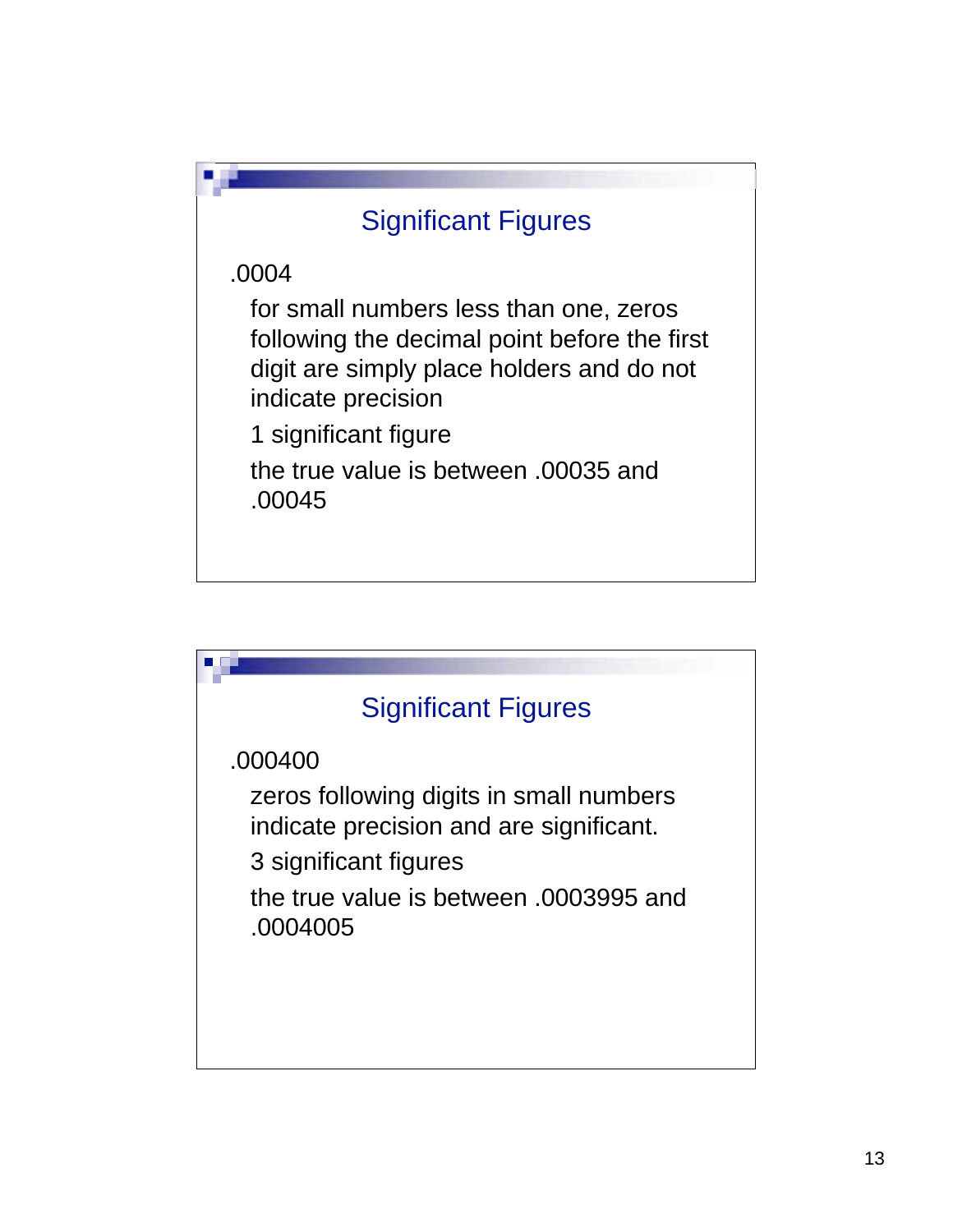

Addition/Subtraction

When adding or subtracting numbers, the number of significant figures in the result is determined from the position relative to the decimal point of the least significant figure of the numbers being added or subtracted:

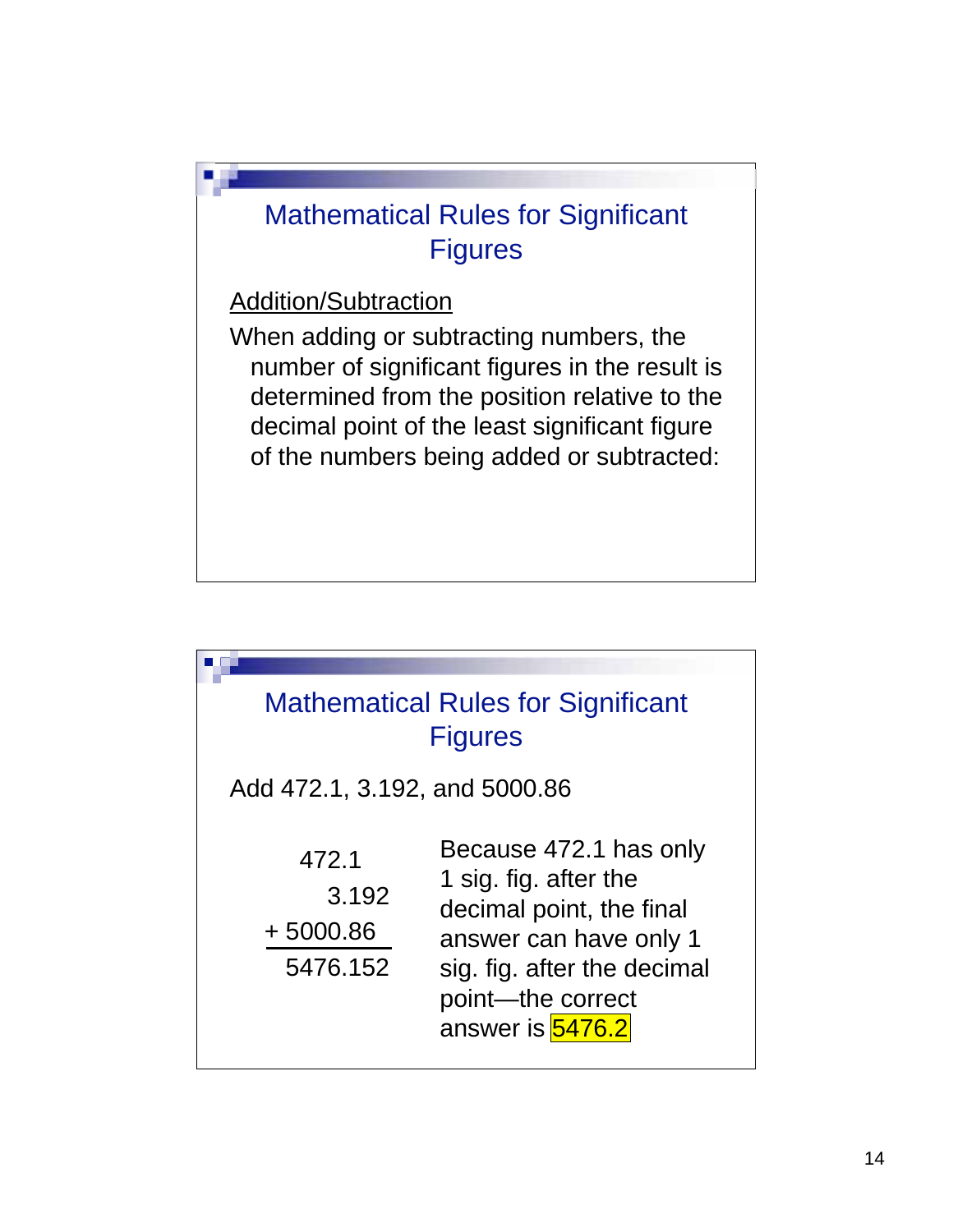

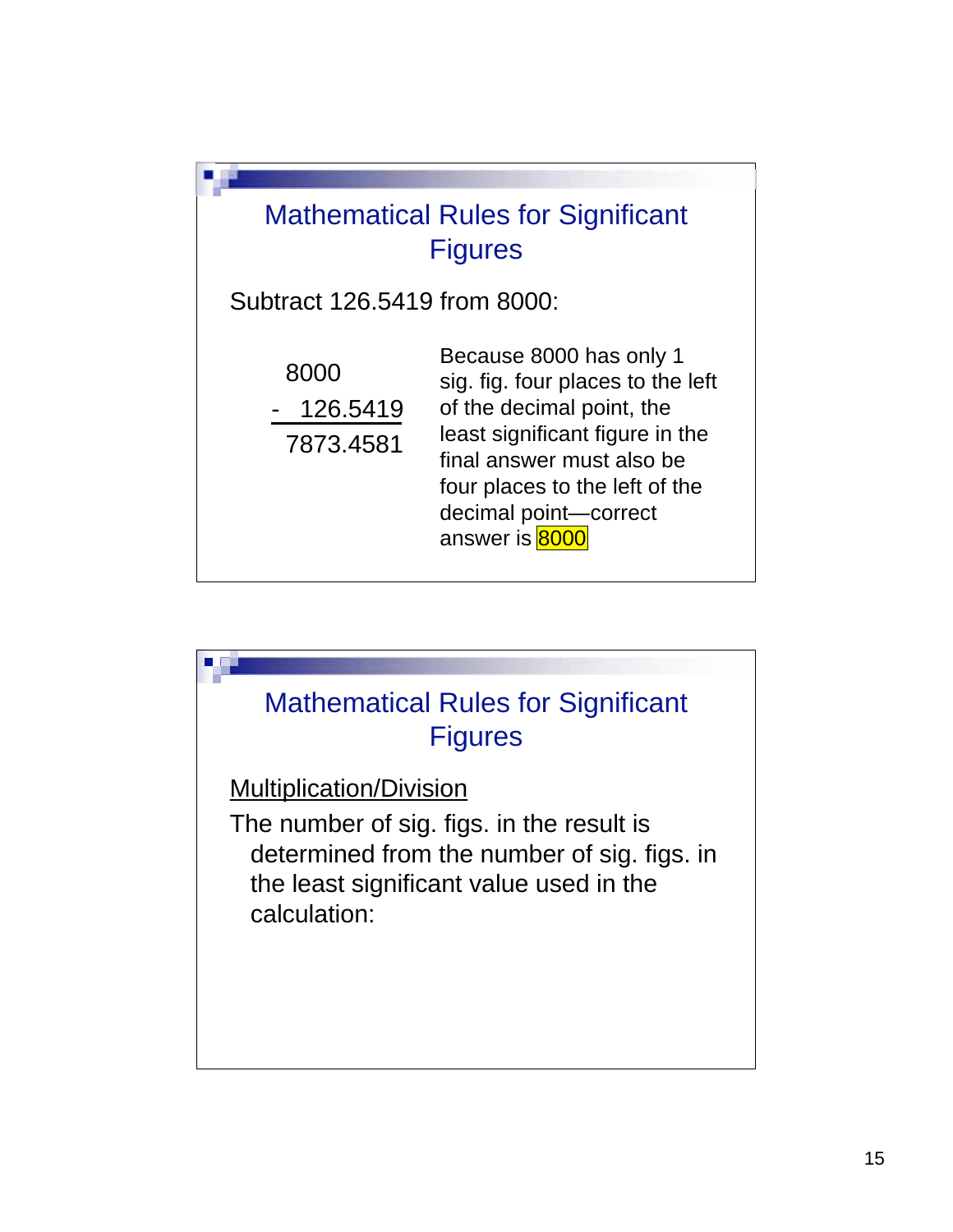

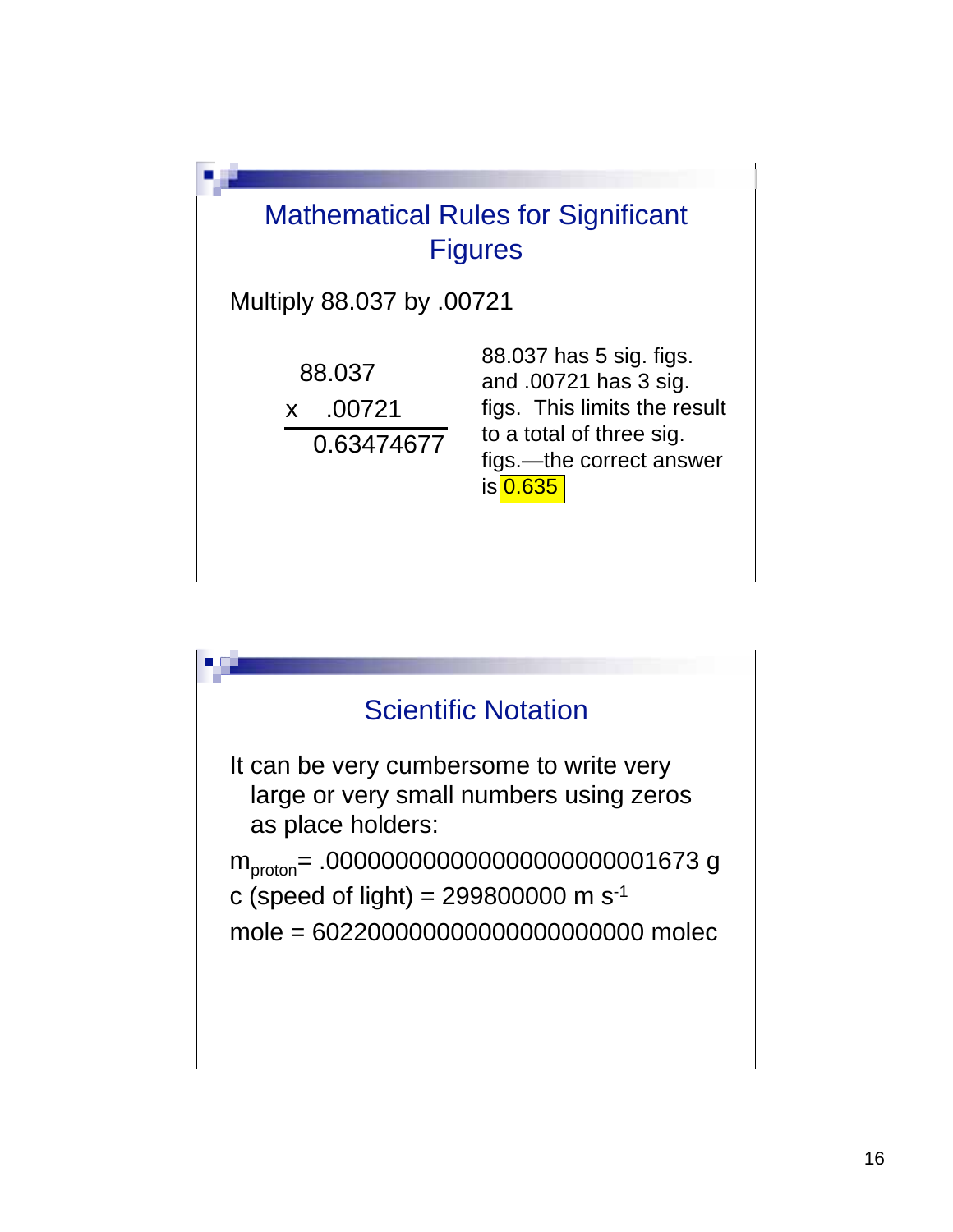

| <b>Scientific Notation</b>                 |
|--------------------------------------------|
| $9240 = 924$ , x 10 <sup>1</sup>           |
| $= 92.4 \times 10^{2}$                     |
| $= 9.24 \times 10^{3}$                     |
| $185530000 = 1.8553 \times 10^8$           |
| $.007724 = .07724 \times 10^{-1}$          |
| $= .7724 \times 10^{-2}$                   |
| $= 7.724 \times 10^{-3}$                   |
| $.000000000006626 = 6.626 \times 10^{-12}$ |
|                                            |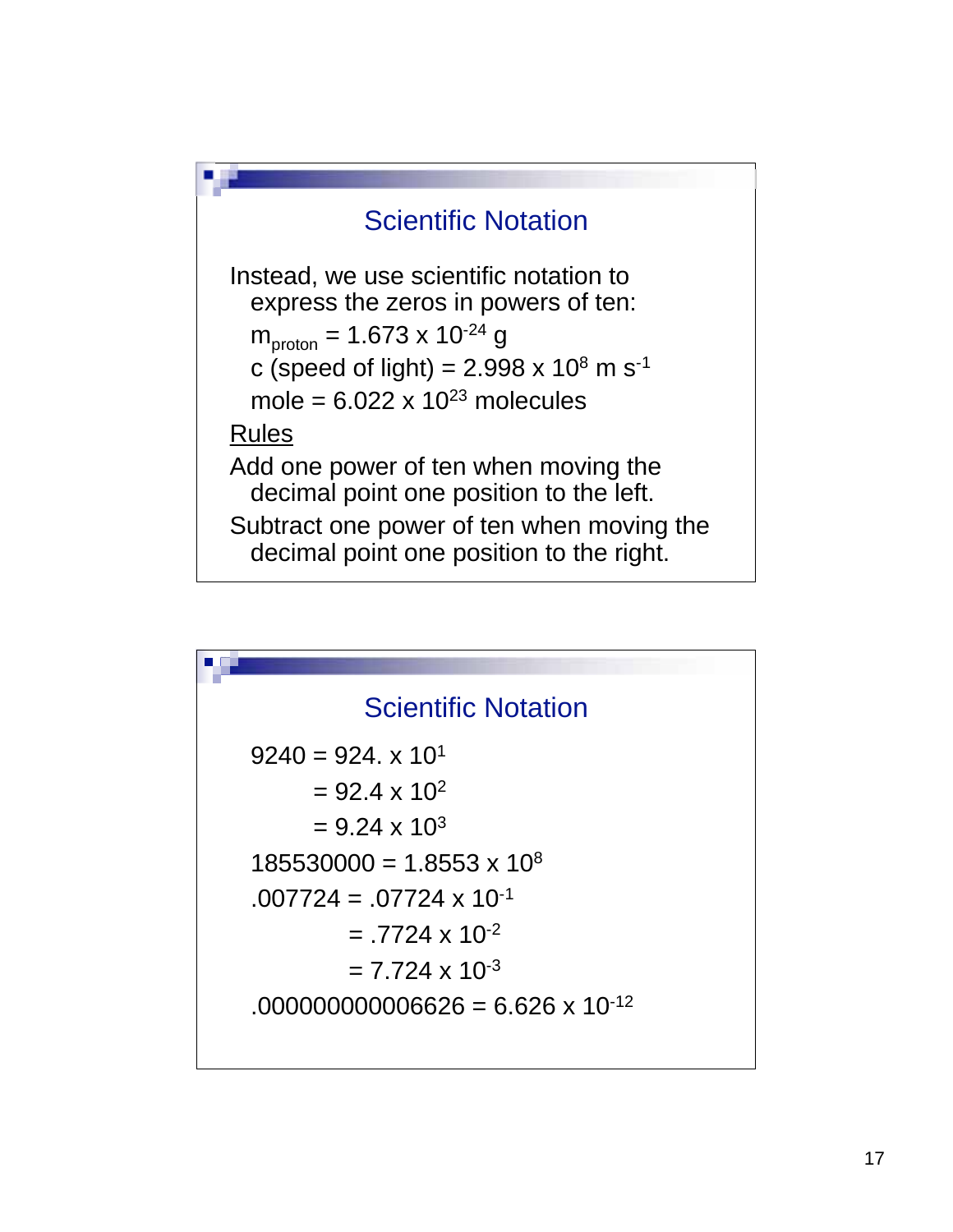

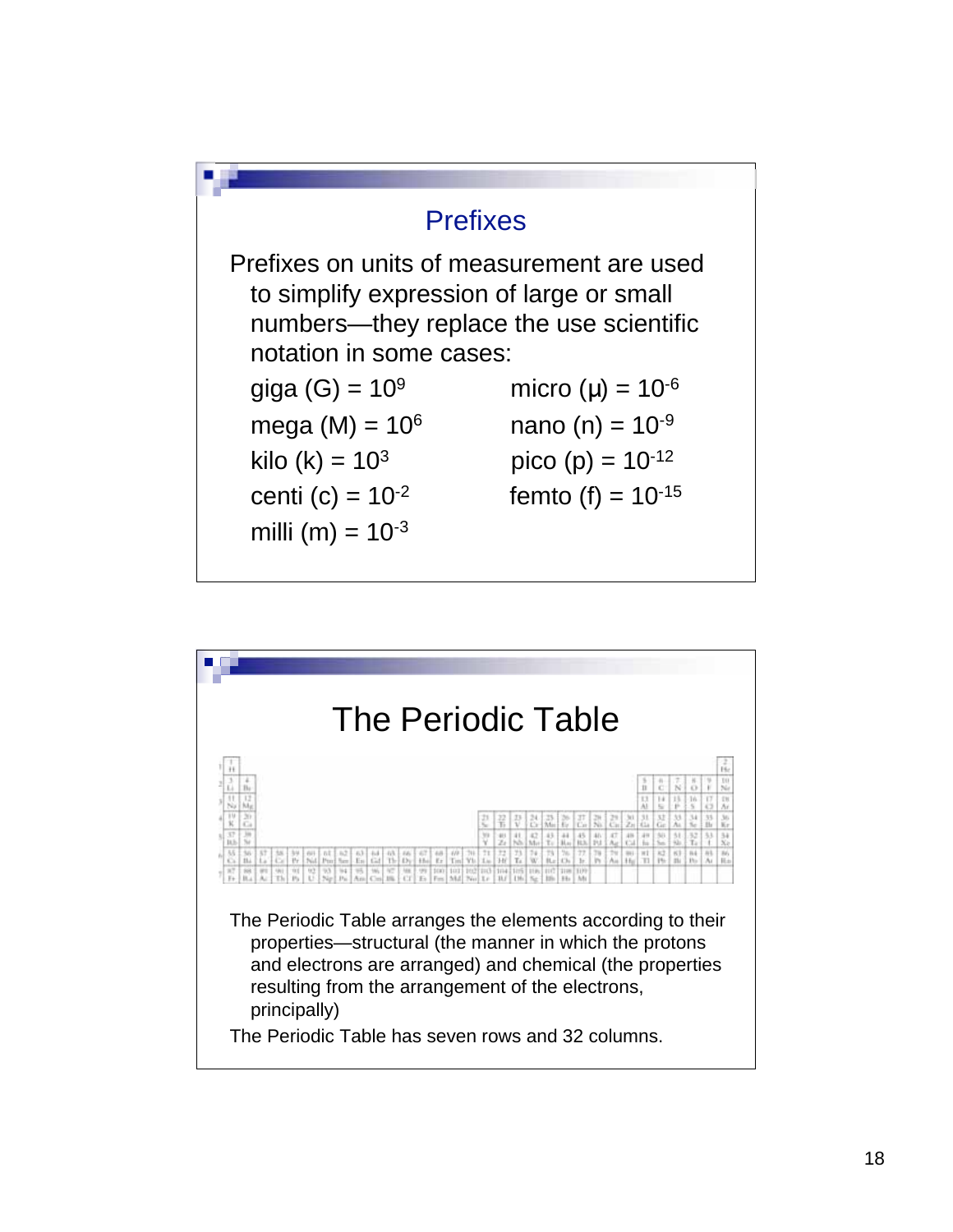|                 |                                                  |                  |                          |                      |                |                     |                           |                        |                    |                      |                                   |                      | <b>The Periodic Table</b> |                     |                                                 |               |            |
|-----------------|--------------------------------------------------|------------------|--------------------------|----------------------|----------------|---------------------|---------------------------|------------------------|--------------------|----------------------|-----------------------------------|----------------------|---------------------------|---------------------|-------------------------------------------------|---------------|------------|
|                 | Holman<br>Alkali metali.<br>Alkalias rach earth. |                  |                          |                      |                |                     |                           | Landsander<br>Armides: | Transitor netali   |                      |                                   |                      |                           |                     | Main group classess:<br>Halophy<br>Nichle griev |               |            |
| п               |                                                  |                  |                          |                      |                |                     |                           |                        |                    |                      |                                   |                      |                           |                     |                                                 |               | z<br>Hal   |
|                 | ÷                                                |                  |                          |                      |                |                     |                           |                        |                    |                      |                                   | $\cup$               | 14                        | $+1$                | h                                               | 17            | 10         |
| ×<br>ü          | u<br>Be.                                         |                  |                          |                      |                |                     |                           |                        |                    |                      |                                   | x<br>n               | ×<br>石                    | $\overline{a}$<br>N | ×<br>ø                                          | ٠<br>¥        | 38<br>NH   |
| <b>EL</b><br>Na | 33<br>Mg                                         | $\mathbb{R}^2$   | ٠                        | ×.                   | $\sim$         |                     | ×                         | ×                      | TH.                | TT.                  | 32                                | 抹<br><b>AI</b>       | 14<br>×                   | 13<br>×             | <b>IL</b><br>٠                                  | 耳<br>$\alpha$ | m<br>Ar    |
| 19<br>ĸ         | 30<br>$C_{\rm H}$                                | 28<br>Sec.       | 22<br>T1                 | 23<br>×              | 36<br>$\alpha$ | 35<br><b>Mas</b>    | $\mathfrak{m}$<br>Vw      | 22<br>Cн               | TH.<br>84          | 24<br>CH.            | 30 <sub>1</sub><br>$\mathbb{Z}$ m | 33<br>Ga.            | 31<br>Ge-                 | 33<br>A»            | M<br>s.                                         | 38<br>B+      | 34<br>Kr   |
| 32<br>ich-      | $\rightarrow$<br>Be-                             | 39<br>Y.         | all is<br>$\mathbb{Z}^d$ | 41<br>Nh             | 43<br>Mo.      | 43<br>Te.           | 48<br>Blue.               | 4%<br>算法               | 46.<br>Pd.         | 47<br>A <sub>E</sub> | AK.<br><b>CA</b>                  | 49<br>1 <sub>m</sub> | Mi<br><b>Sec</b>          | $1$<br>Sh.          | <b>KI</b><br>Tu.                                | X3<br>x       | 34<br>36x  |
| 35<br>Ka.       | So.<br>Ba                                        | Ħ<br><b>List</b> | m<br>380                 | 73<br>To.            | 74<br>w        | 75<br>Mar.          | $\frac{1}{2}$<br>Ou.      | w<br>3x                | 78<br>Pr.          | 79<br>Au             | W3<br>$H_{4}$                     | ×<br>m               | 82<br>2 <sub>b</sub>      | W<br>ш              | ma.<br>Bý.                                      | 35<br>Ai      | 36<br>Han. |
| jet<br>Fu)      | <b>BH</b><br>Ha                                  | 919<br>14        | 204<br>w                 | 1119<br><b>THI</b>   | 9191<br>No.    | HIT<br><b>Billy</b> | <b>FEBR</b><br><b>BEw</b> | <b>IFF</b><br>Mix      |                    |                      |                                   |                      |                           |                     |                                                 |               |            |
|                 |                                                  |                  |                          |                      |                |                     |                           |                        | <b>Britain Ave</b> |                      |                                   |                      |                           |                     |                                                 |               |            |
|                 |                                                  | 3T<br>Te         | SR.<br>G                 | $-14$<br>$P_{\rm F}$ | Sale.<br>NA    | Vit.<br>Pm          | 42<br>Tierr               | 1/3<br>Fis             | 64<br>tid          | Ab.<br>Th            | <b>Volume</b><br>$D_7$            | AT.<br>Ho            | 136<br>Er                 | WH<br>THE           | 7W<br>Vk.                                       |               |            |
|                 |                                                  | XY.<br>Au        | 1993<br>Th.              | $^{14}$<br>Pu.       | ×<br>u         | 315<br>Ne           | <b>No.</b><br><b>Pu</b>   | W<br>Asse              | $^{10}$<br>Cast.   | 37<br><b>Bk</b>      | <b>WH</b><br><b>CE</b>            | W<br>Es.             | 100<br>F <sub>144</sub>   | 101<br>Md.          | 382<br><b>Sur</b>                               |               |            |

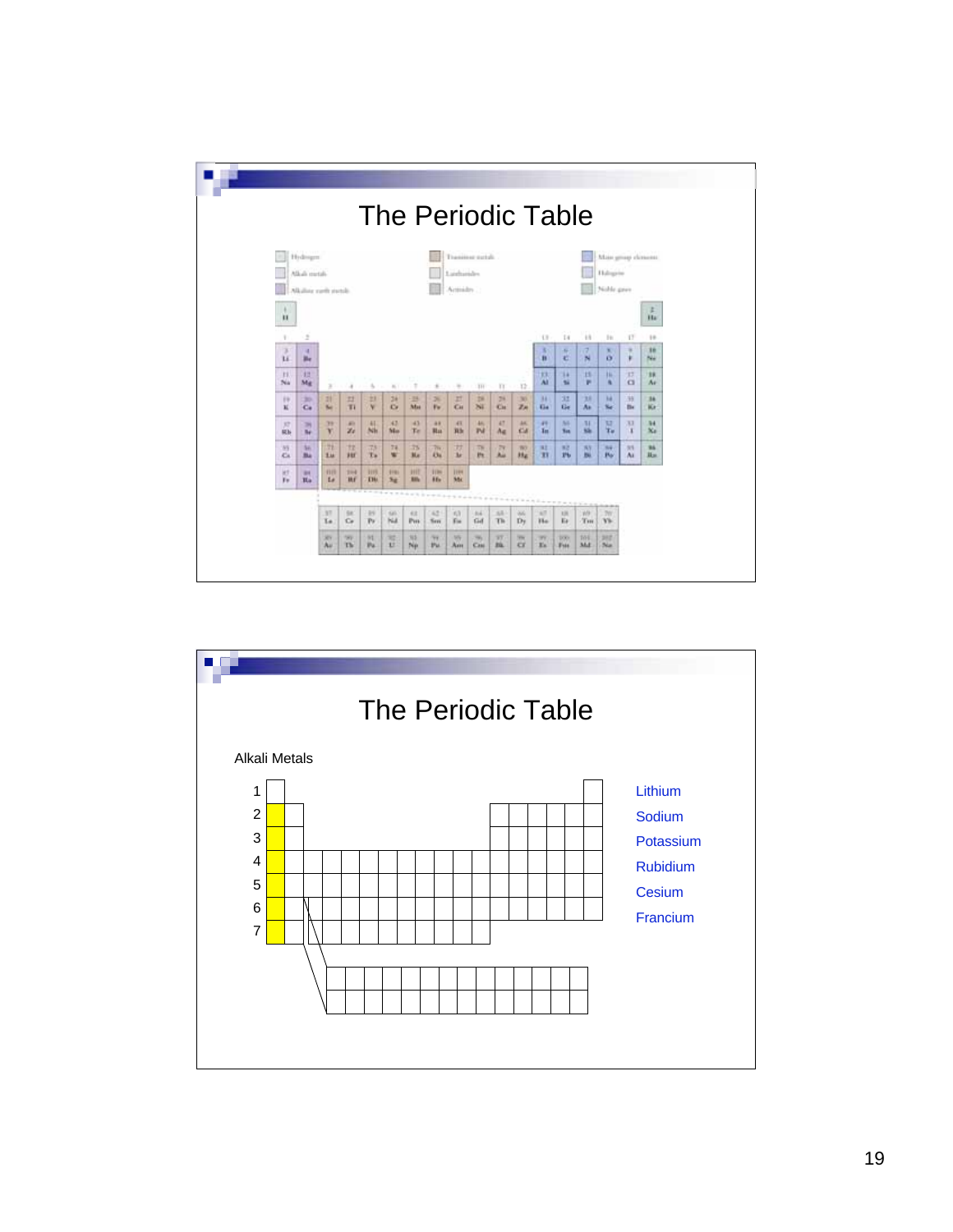

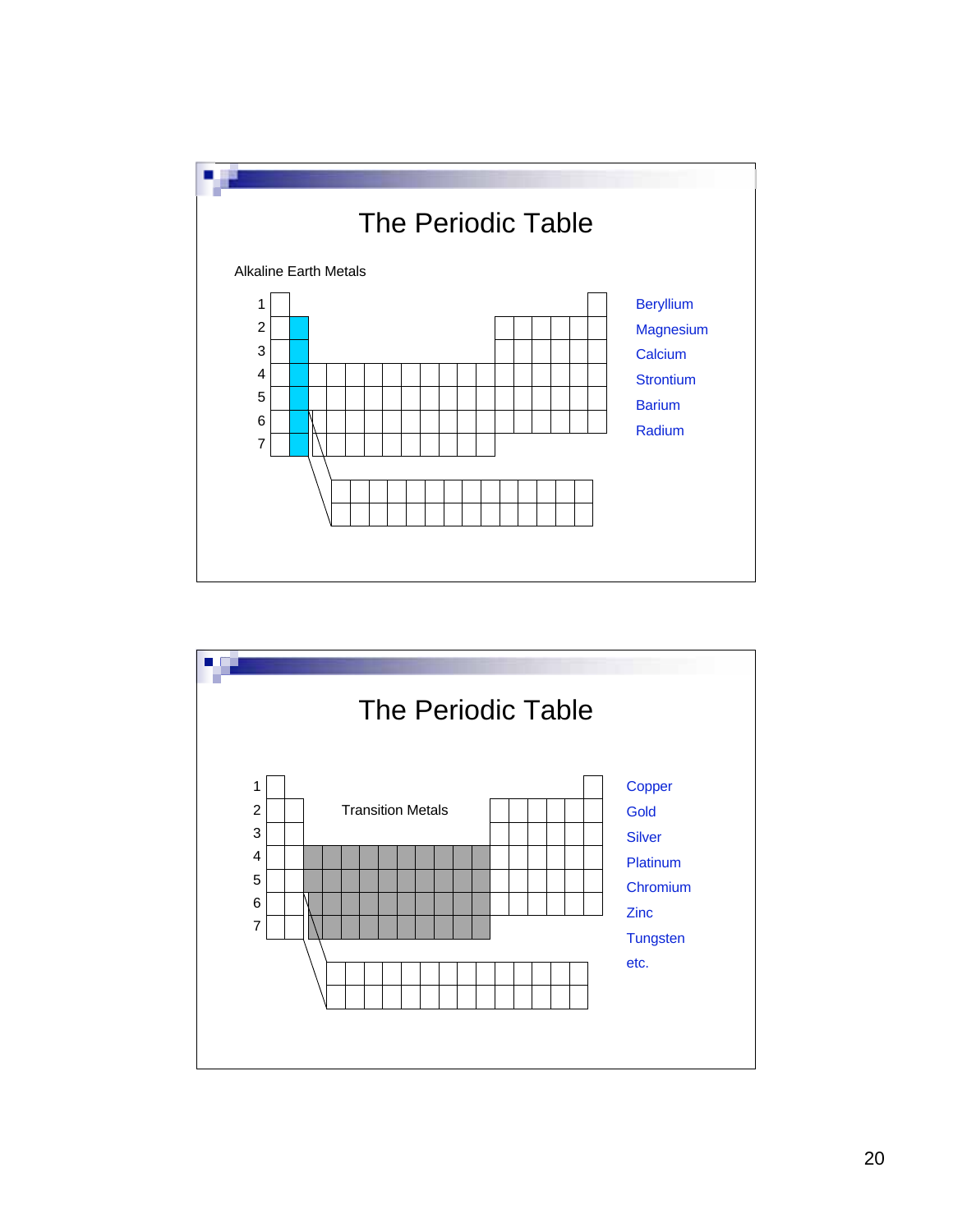

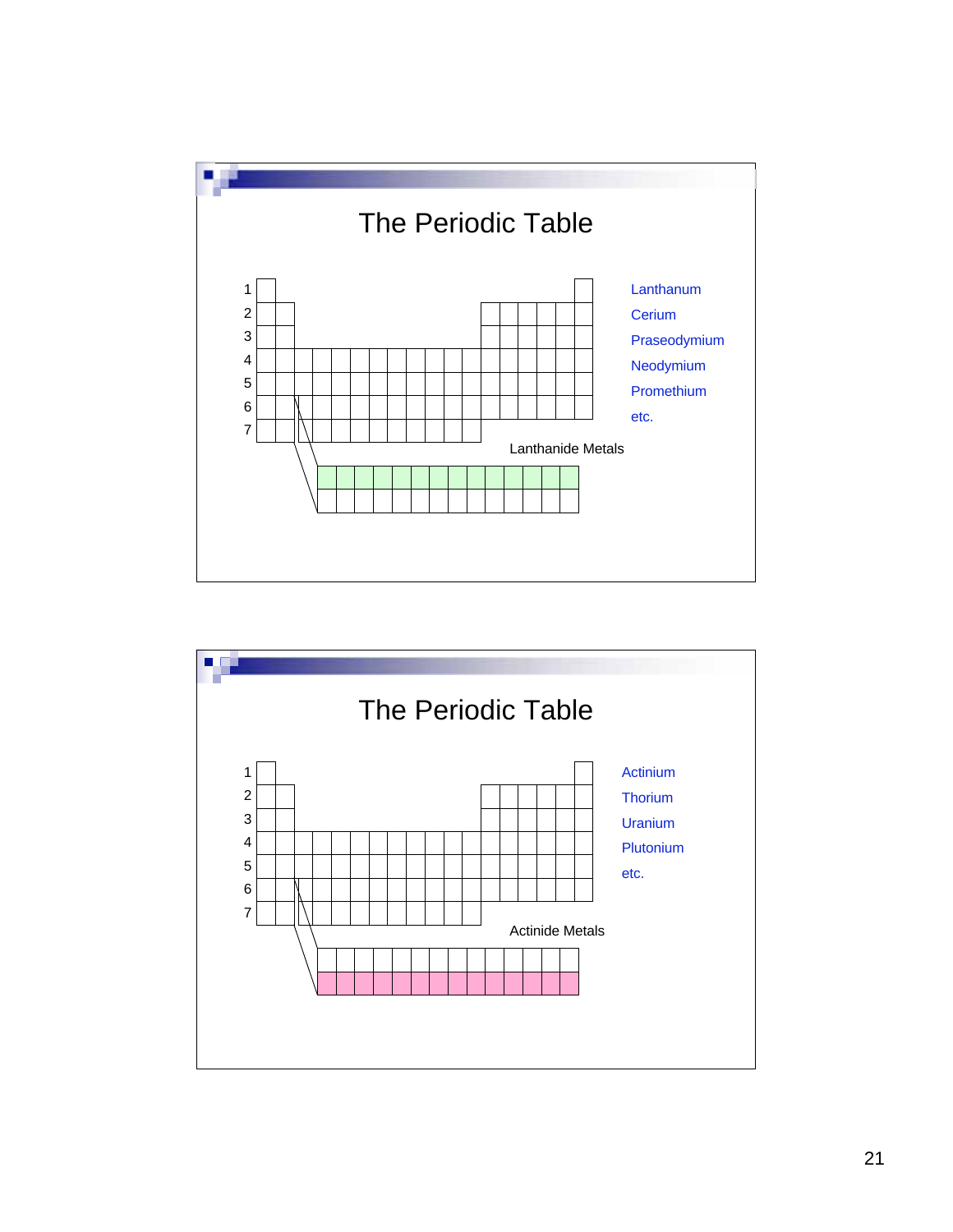

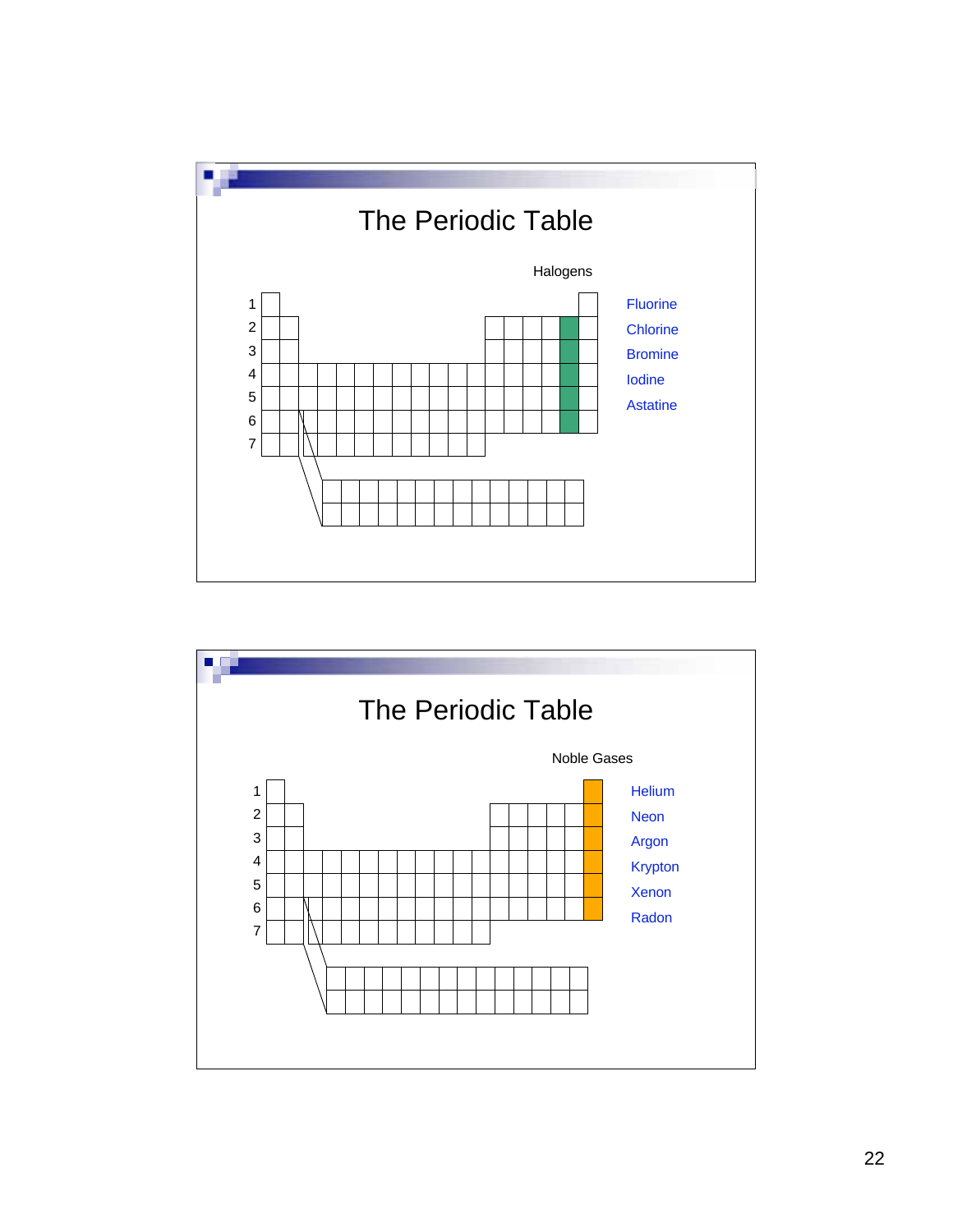

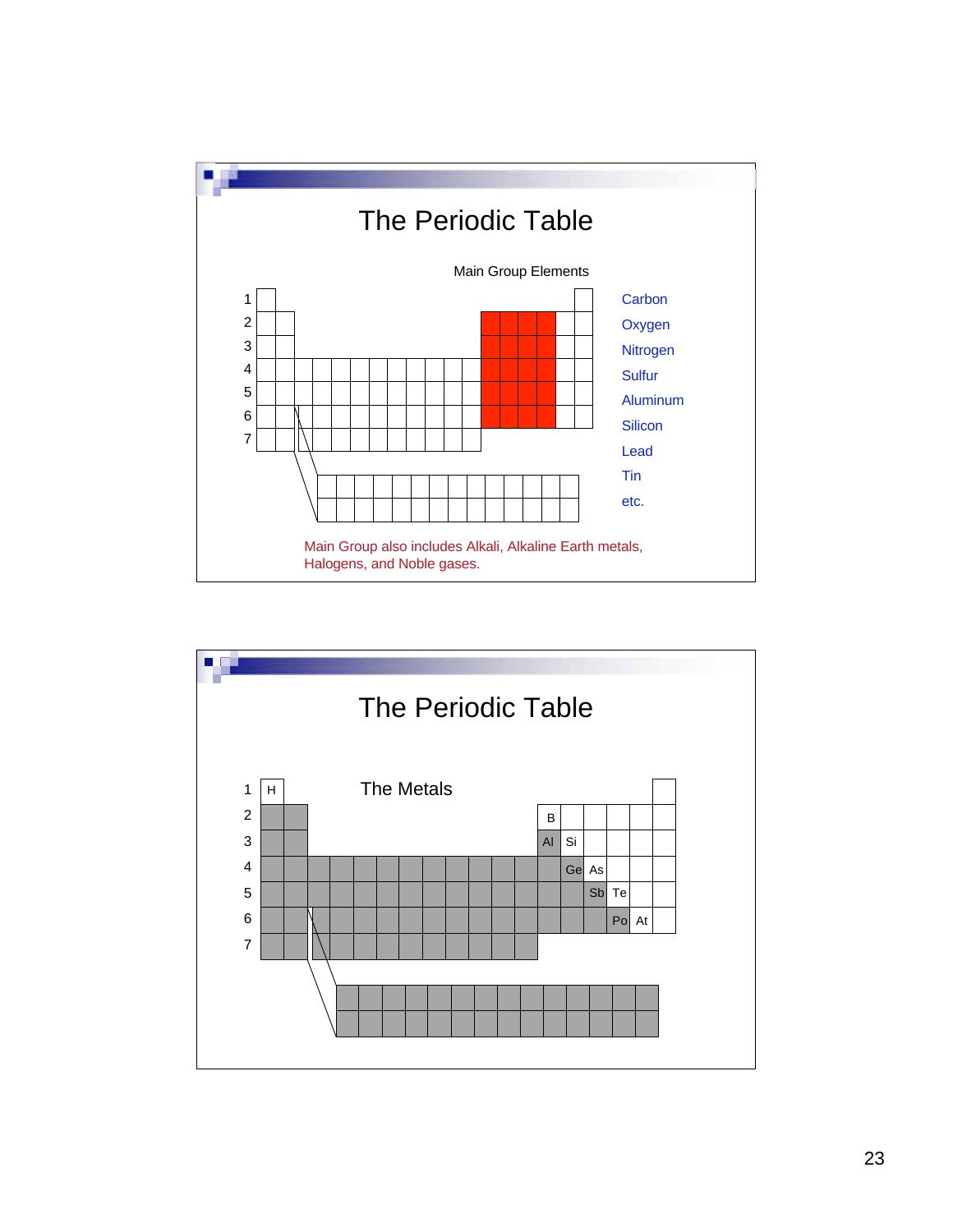